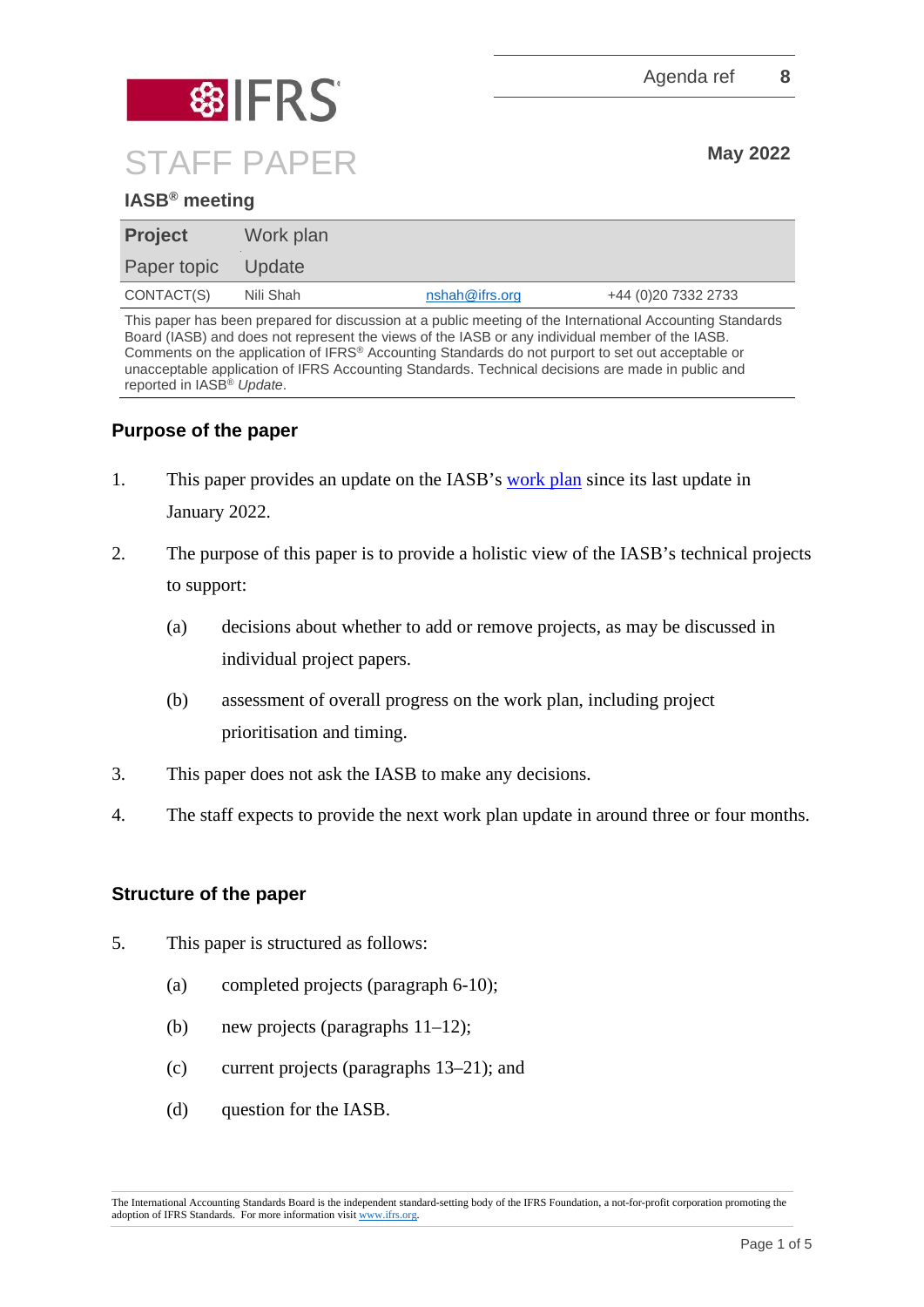# **Completed projects**

- 6. In February 2022, the IASB discussed the project *Availability of a Refund* (Amendments to IFRIC 14). Having reviewed the project's prospects for progress, the IASB concluded that these prospects were limited. Therefore, the IASB decided to withdraw the project from its work plan.
- 7. In February 2022, the IASB completed the Post-implementation Review of IFRS 10 *Consolidated Financial Statements*, IFRS 11 *Joint Arrangements* and IFRS 12 *Disclosures of Interests in Other Entities* and concluded that the Standards are working as intended. The staff are preparing the Report and Feedback Statement, which they expect to publish in June 2022.
- 8. In April 2022, the Project Summary for the IASB's research project on Pension Benefits that Depend on Asset Returns was published, summarising research findings and the IASB's decisions.
- 9. The IASB did not object to the following Agenda Decisions:
	- (a) in March 2022, *TLTRO III Transactions* (IFRS 9 and IAS 20).
	- (b) in April 2022, *Demand Deposits with Restrictions on Use arising from a Contract with a Third Party* (IAS 7).
- 10. The following IFRS Accounting Taxonomy updates were also published:
	- (a) in February 2022, *Amendments to IAS 1, IAS 8 and IFRS Practice Statement 2.*
	- (b) in March 2022, *IFRS Accounting Taxonomy 2022.*
	- (c) in March 2022, *2021 Technology Update.*
	- (d) in March 2022, *Initial Application of IFRS 17 and IFRS 9―Comparative Information.*

### **New projects**

11. Since the last update in January 2022, the IASB has not added any new projects to its work plan. However: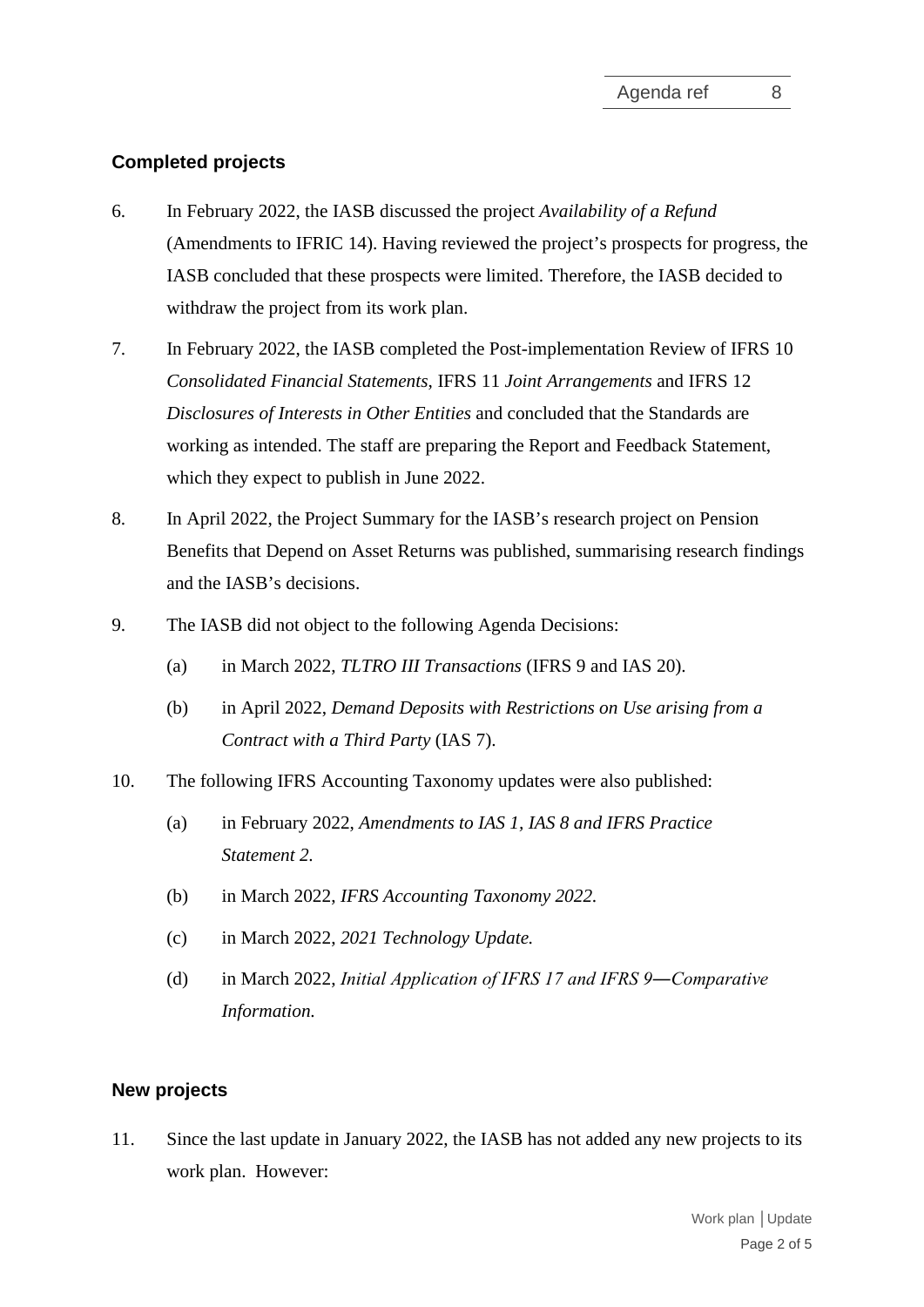- (a) the IASB will decide in May 2022 whether to add a high-priority project to clarify particular aspects of the requirements for assessing a financial asset's contractual cash flow characteristics, based on feedback on the postimplementation review of the classification and measurement requirements in IFRS 9 *Financial Instruments*.
- (b) at a future meeting, the IASB will be asked whether to add a narrow-scope project to its work plan on the interaction of IFRS 10 and IFRS 16 related to the Sale of a Subsidiary with a Leaseback.
- (c) as decided in November 2021, the staff expects to begin discussions with the IASB in H2 2022 about the post-implementation reviews (PIRs) of IFRS 15 *Revenue from Contracts with Customers* and the impairment requirements in IFRS 9. In advance of starting those PIRs, the staff is exploring more clearly communicating on the IFRS Foundation's website the wording in the *Due Process Handbook* about PIR objectives and possible outcomes. Any communications would also cover process, including the prioritisation process the IASB decided on in January 2022.
- 12. In April 2022, as part of the conclusion of the IASB's Third Agenda Consultation, the IASB added:
	- (a) to its research pipeline:
		- (i) a project on intangible assets.
		- (ii) a project on the statement of cash flows and related matters.

The research pipeline comprises projects the IASB expects to start before its next five-yearly agenda consultation.

- (b) to its maintenance project pipeline a maintenance project to research and consider whether any narrow-scope actions might be needed on the accounting for climate-related risks in the financial statements.
- (c) to a newly-created reserve list:
	- (i) a project on operating segments.
	- (ii) a project on pollutant pricing mechanisms.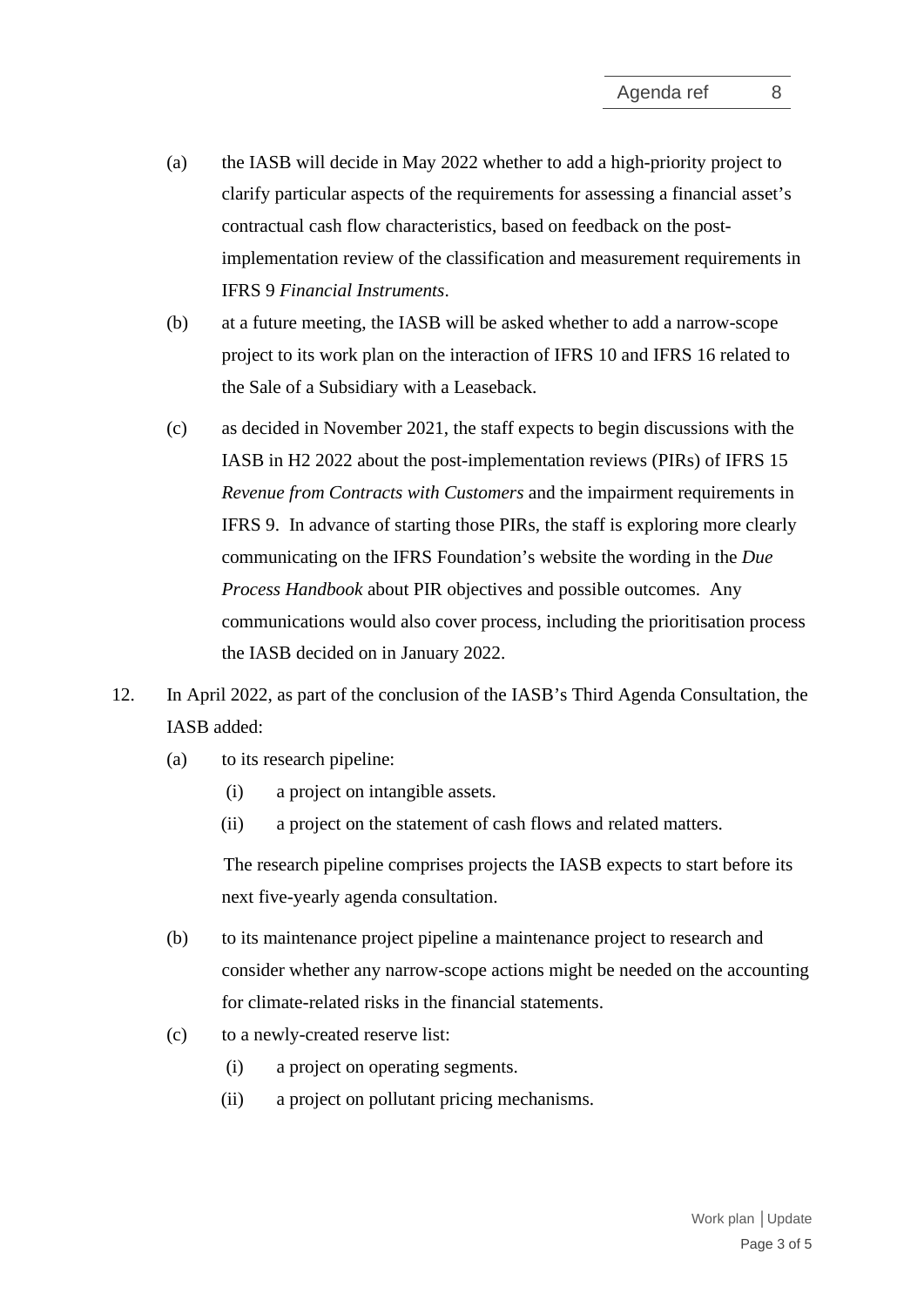The reserve list comprises projects that will be added to the IASB's work plan if additional capacity unexpectedly becomes available before the IASB's next five-yearly agenda consultation.

# **Current projects**

### *Expected Final Amendments in H2 2022*

- 13. In February 2022 the IASB decided that the amendments proposed in the Exposure Draft *Lease Liability in a Sale and Leaseback* do not require re-exposure. The IASB expects to issue the final amendments to IFRS 16 *Leases* in Q3 2022.
- 14. Depending on the outcome of the IASB's consideration of the feedback on the Exposure Draft *Non-current Liabilities with Covenants,* the IASB would plan to issue any final amendments to IAS 1 *Presentation of Financial Statements* before the end of 2022.

### *Consultation documents*

- 15. There are currently no IASB documents out for consultation.
- 16. The next document to be published for consultation will be an exposure draft of the 3<sup>rd</sup> Edition of the *IFRS for SMEs* Accounting Standard, which is expected to be published in Q3 2022.

### *Deliberations*

- 17. The IASB's work continues to be focused on deliberations of projects in early stages and redeliberations of the consultation documents published over the past two years. Paragraphs 18 to 19 provide updates on projects that the IASB has not discussed recently, and paragraphs 20 to 21 provide updates on projects that have had changes to their timetables.
- 18. The comment period on the Exposure Draft *Non-current Liabilities with Covenants* (proposed amendments to IAS 1) ended on 21 March 2022 and the comment period